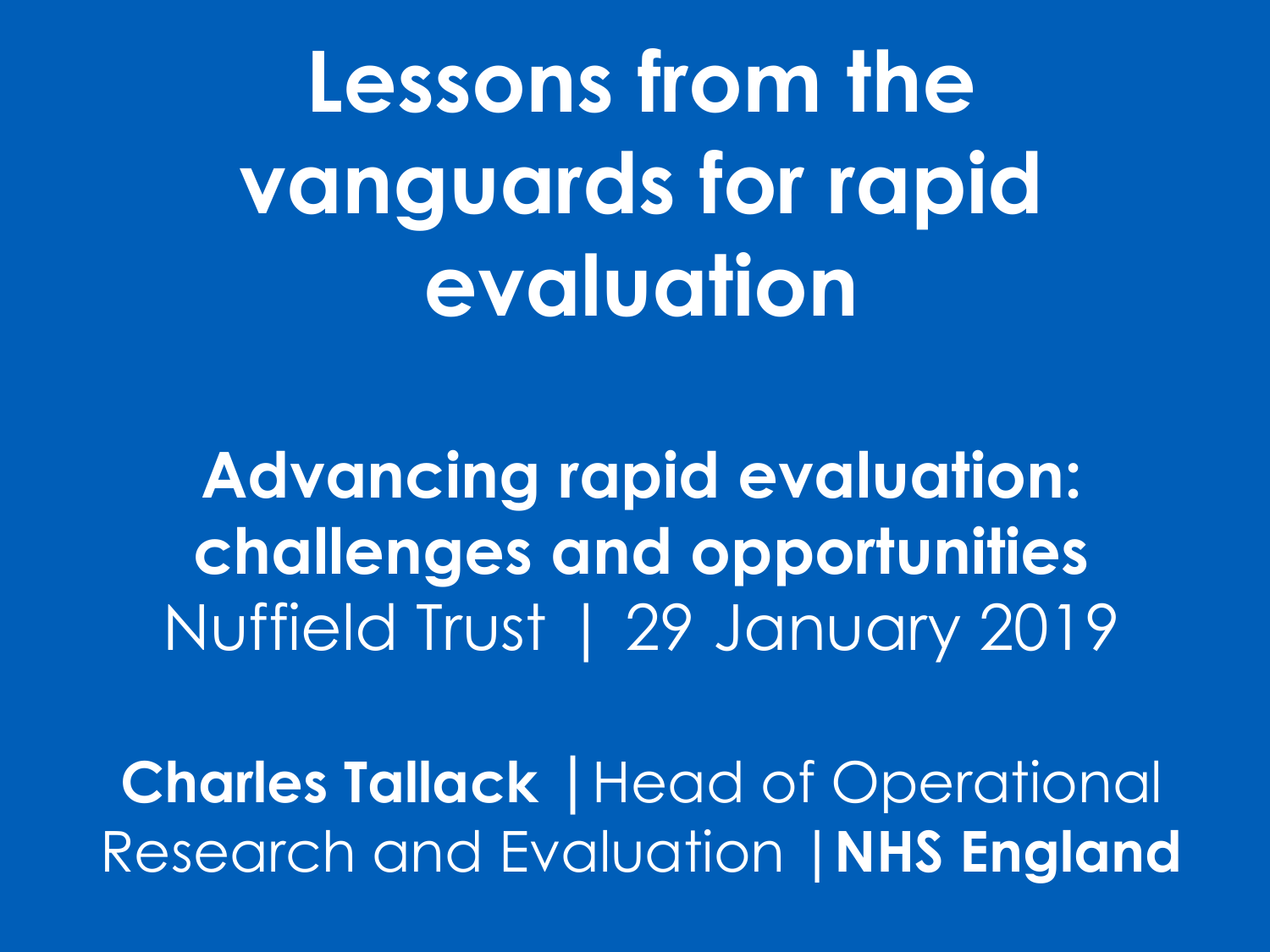# **Origins of the new care models**

The NHS will take decisive steps to **break down the barriers in how care is provided** between family doctors and hospitals, between physical and mental health, between health and social care. The future will see far more care delivered locally.

England is too diverse for a 'one size fits all' care model to apply everywhere. But nor is the answer simply to let 'a thousand flowers bloom'. Different local health economies will instead be supported by the NHS national leadership to **choose from amongst a small number of radical new care delivery options**."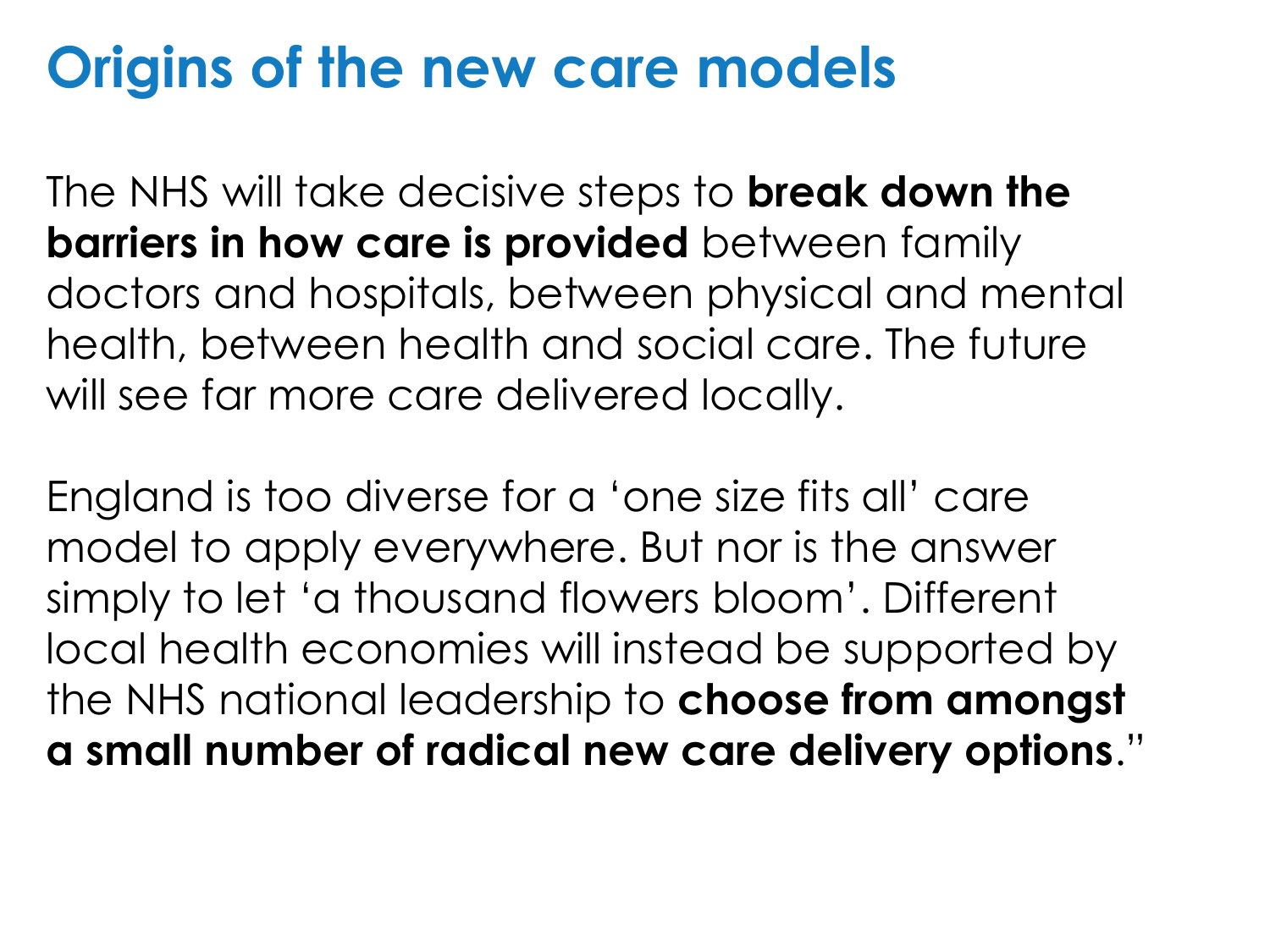# **The new care models vanguards**

During 2015, vanguards were selected to develop these new models. Vanguards were given national support to accelerate change, assess progress and demonstrate proof of concept.

"The purpose of becoming an initial site is not simply to address local needs, but to become a successful prototype that can be adapted elsewhere, designed from the outset to be replicated by subsequent cohorts."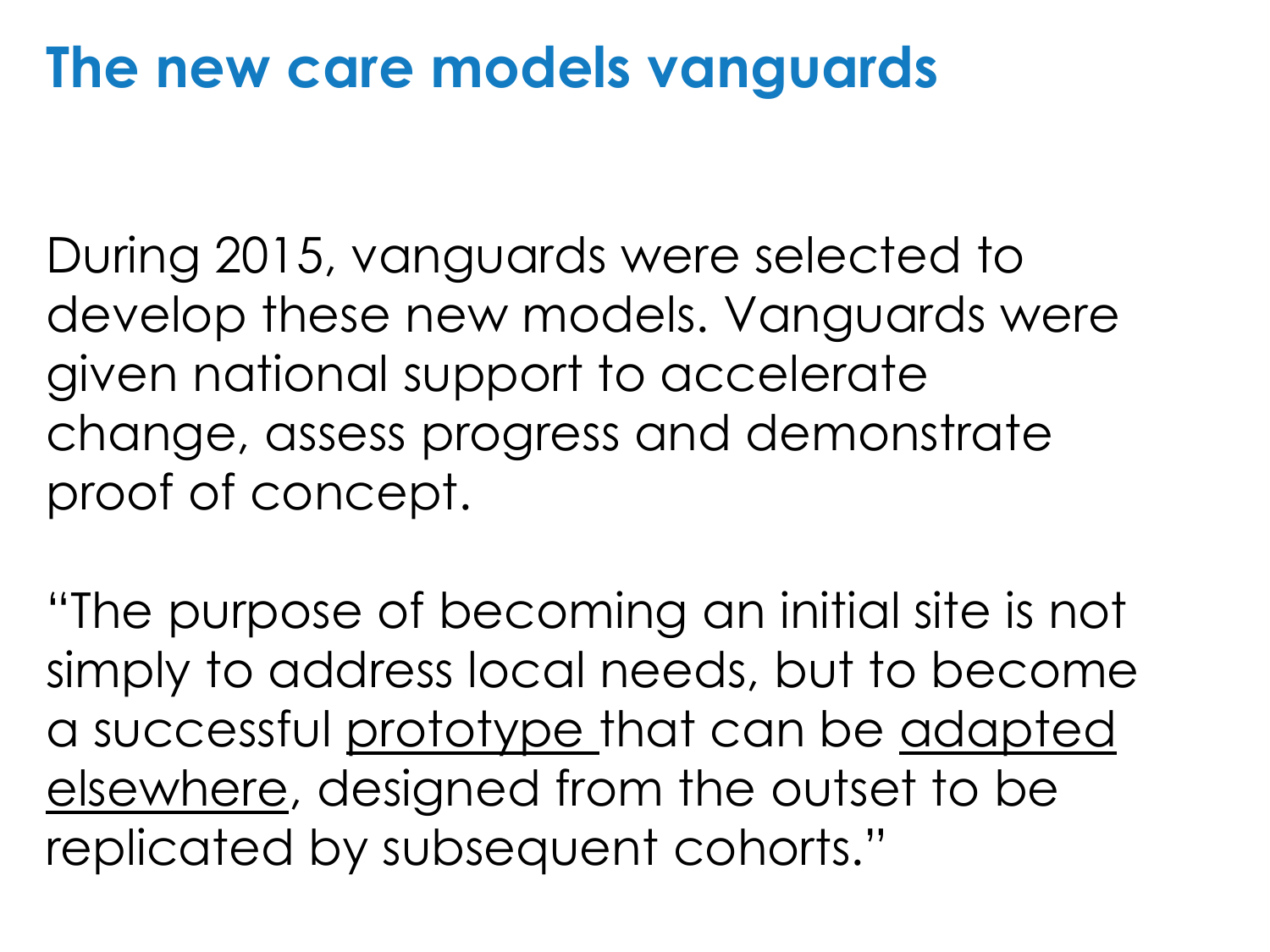**"arguably the largest project on national health care delivery redesign in history"**  *Don Berwick*

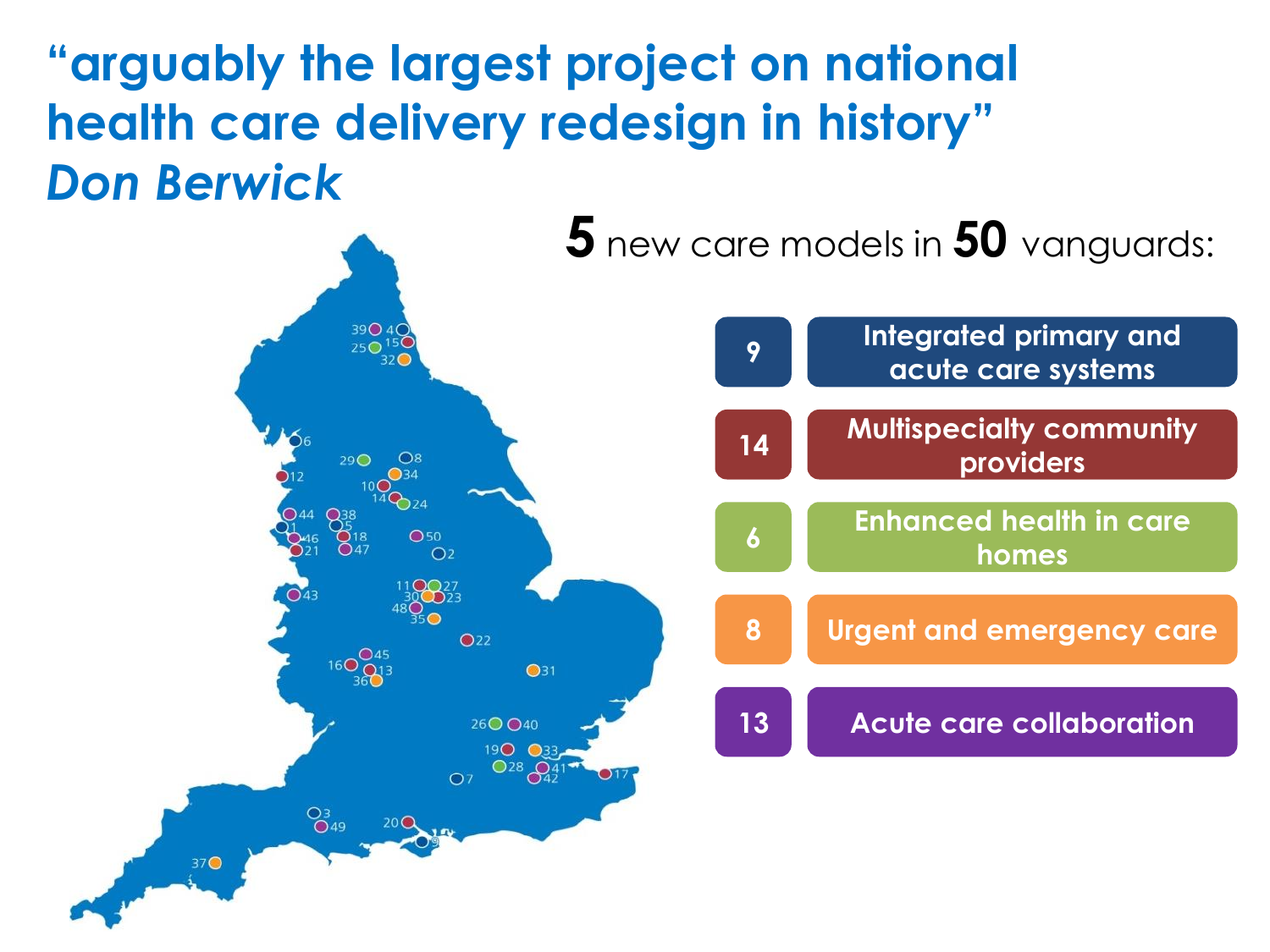## **The aims of the programme called for a rapid approach to evaluation**

#### New care models

**NHS** 

### Evaluation strategy for new care model vanguards

**Our values:** clinical engagement, patient involvement, local ownership, national support

**May 2016** 

#futureNHS

Evaluation is at the heart of the new care models programme.

The programme combines experimental discovery with standardisation. This calls for an innovative, sophisticated and multi-faced approach to measurement and evaluation.

Information needs to be available quickly to facilitate learning and improvement.

Information needs to be comparable with findings from other programmes to avoid contradictions.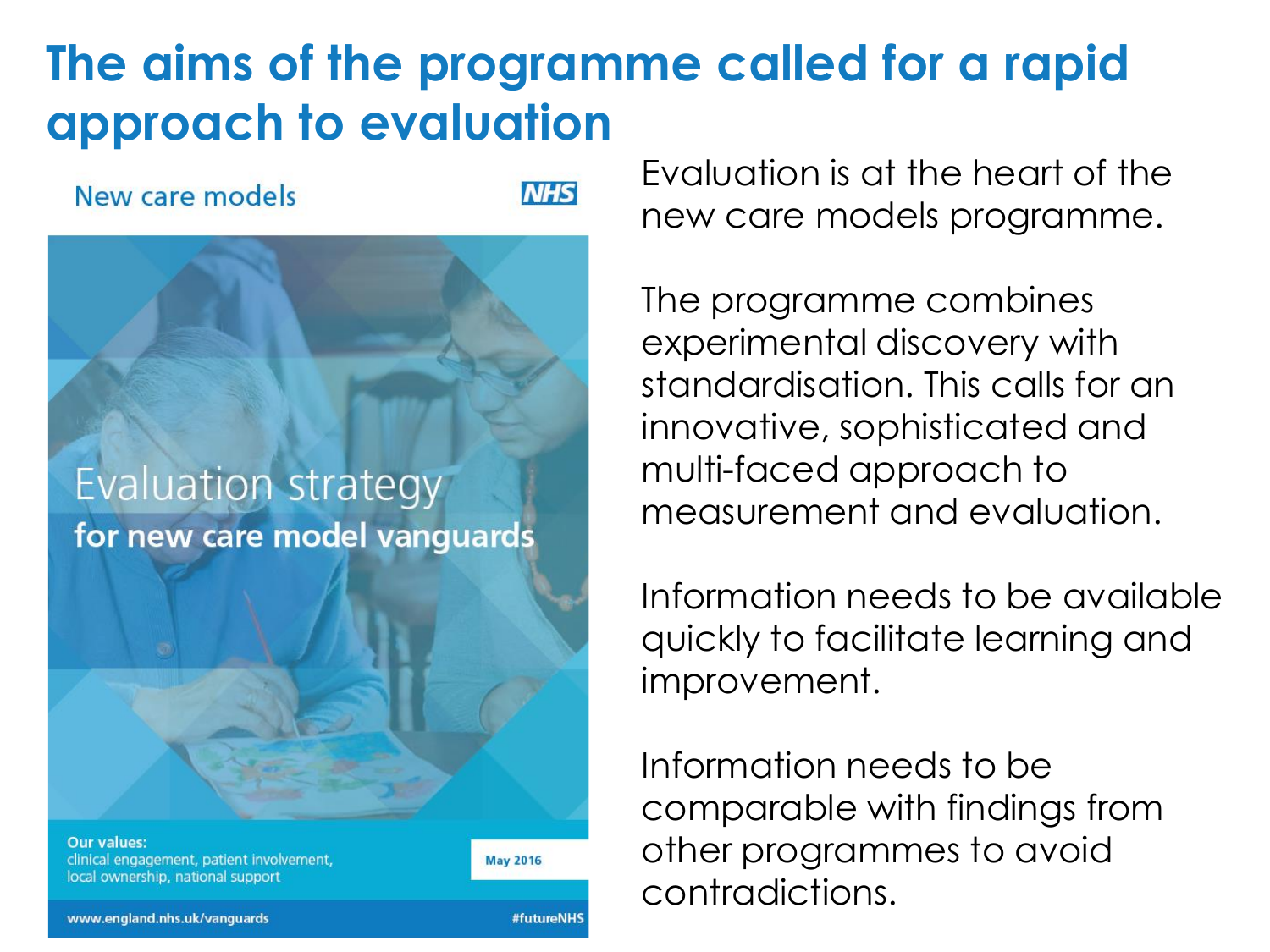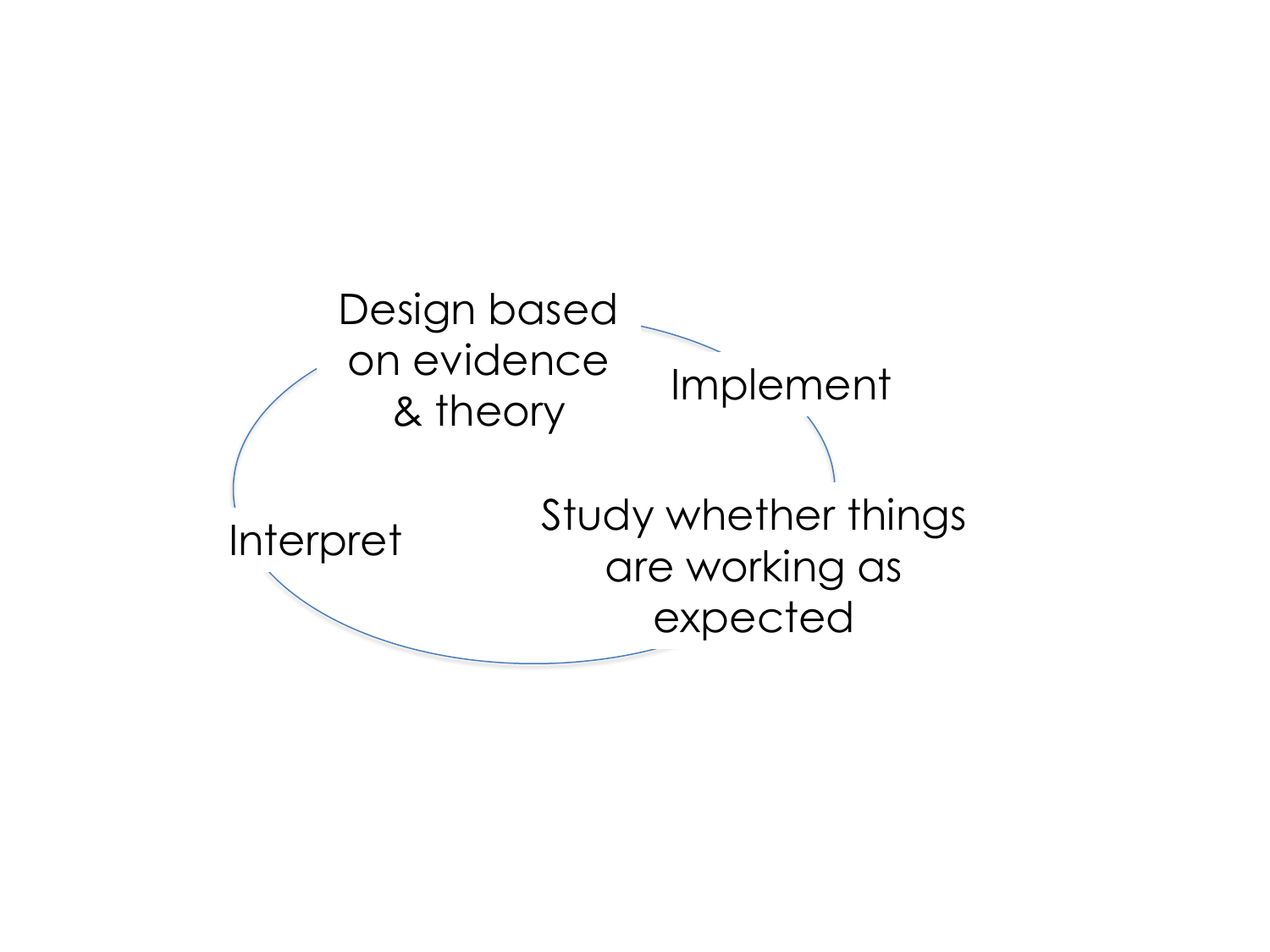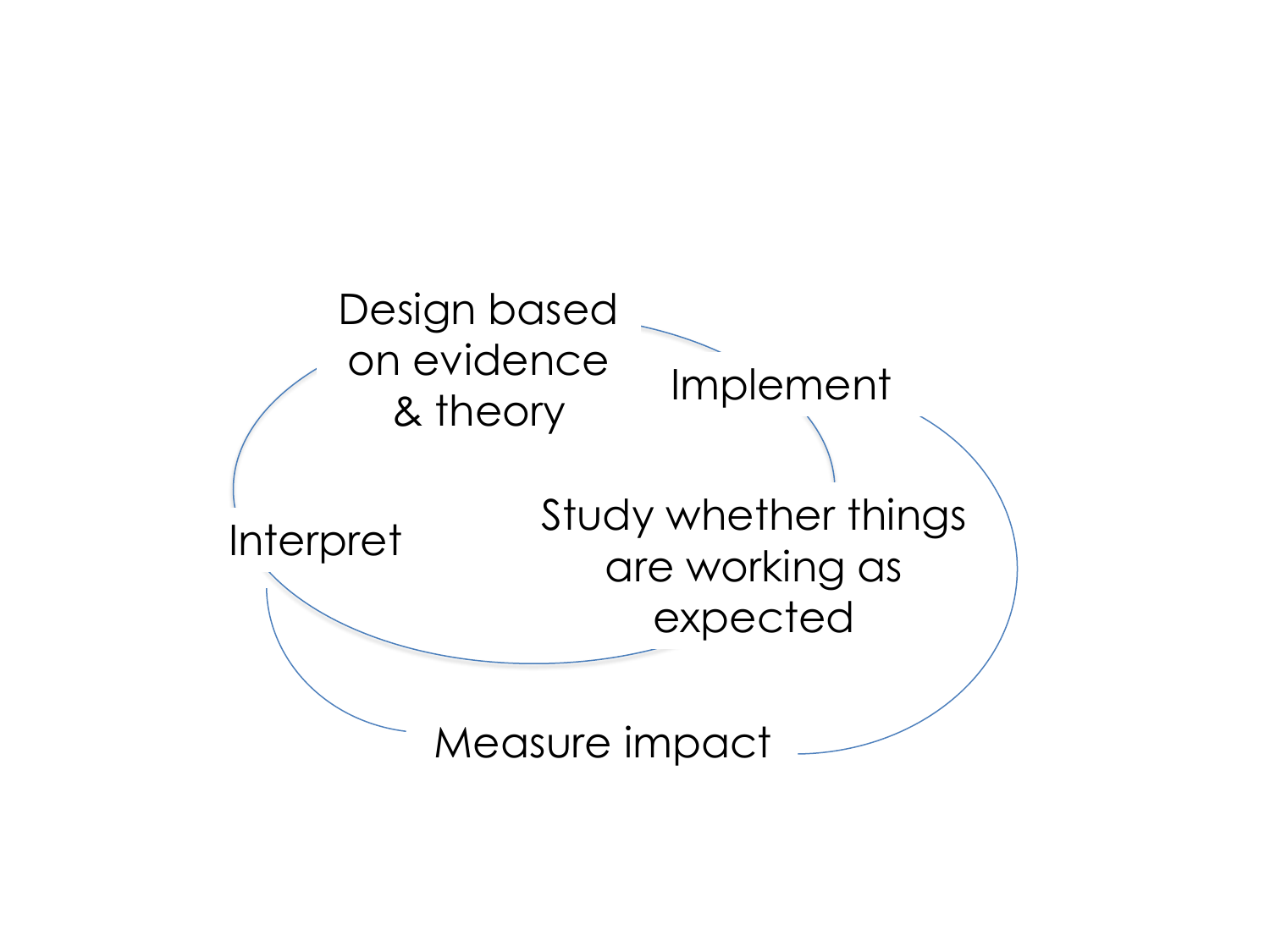## **Evaluation design**

**Figure 1:** Evaluation to support the aims of the programme

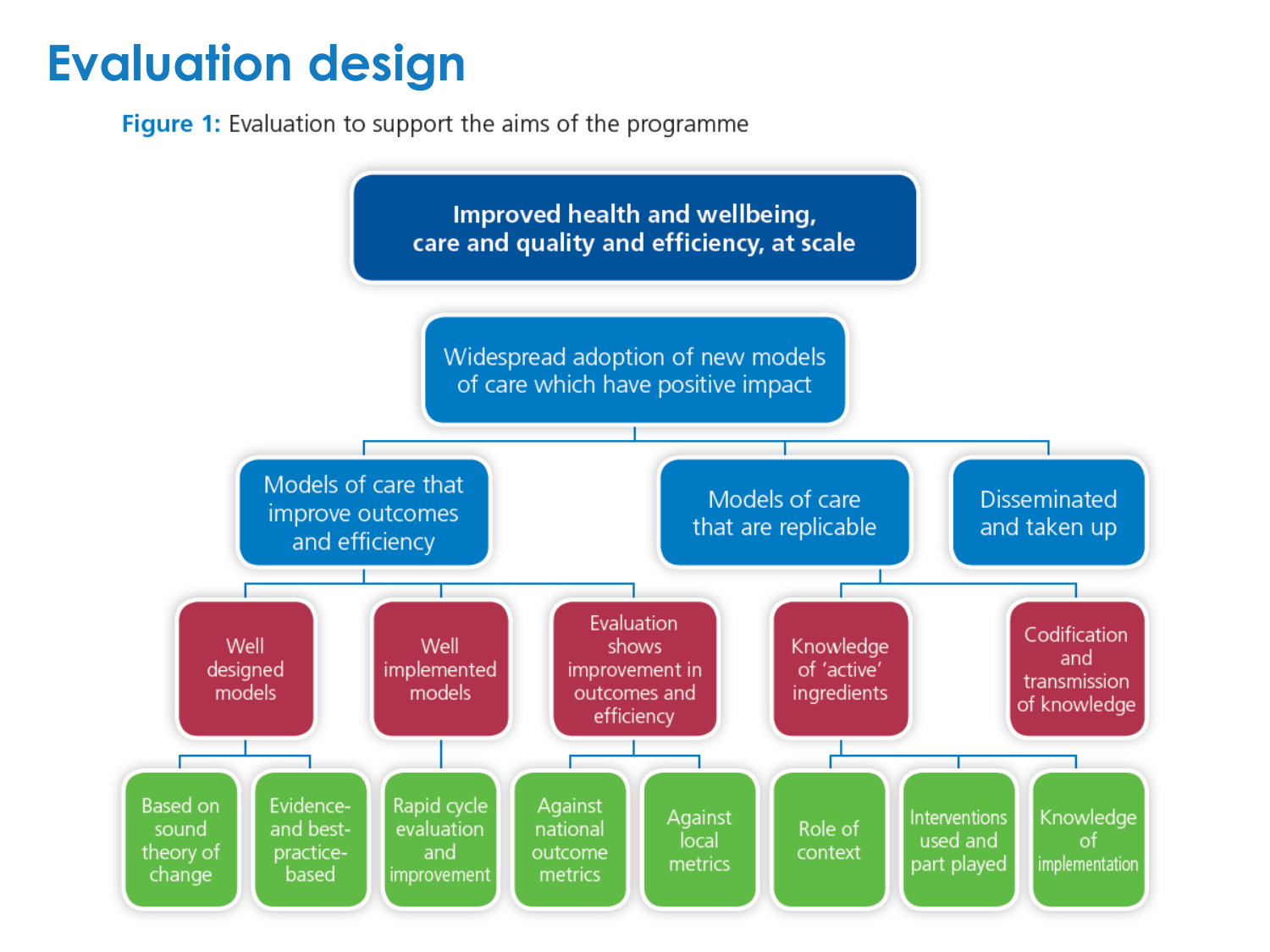## **Independent evaluation**

- Longer term
- Summative, including cost effectiveness
- National programme
- Four years, starting in year two

#### National evaluation

- Design and management
- National outcome metrics analysed
- Quarterly dashboard for vanguards
- Thematic reviews (eg risk strat) shared with national team and vanguards
- Synthesis of metrics and findings from vanguard evaluations
- National reports (soon!)

#### Vanguard evaluations

- Commissioned by vanguards
- Logic models
- Quarterly metric data submitted to national team
- Evaluation findings discussed locally and reports submitted to national team`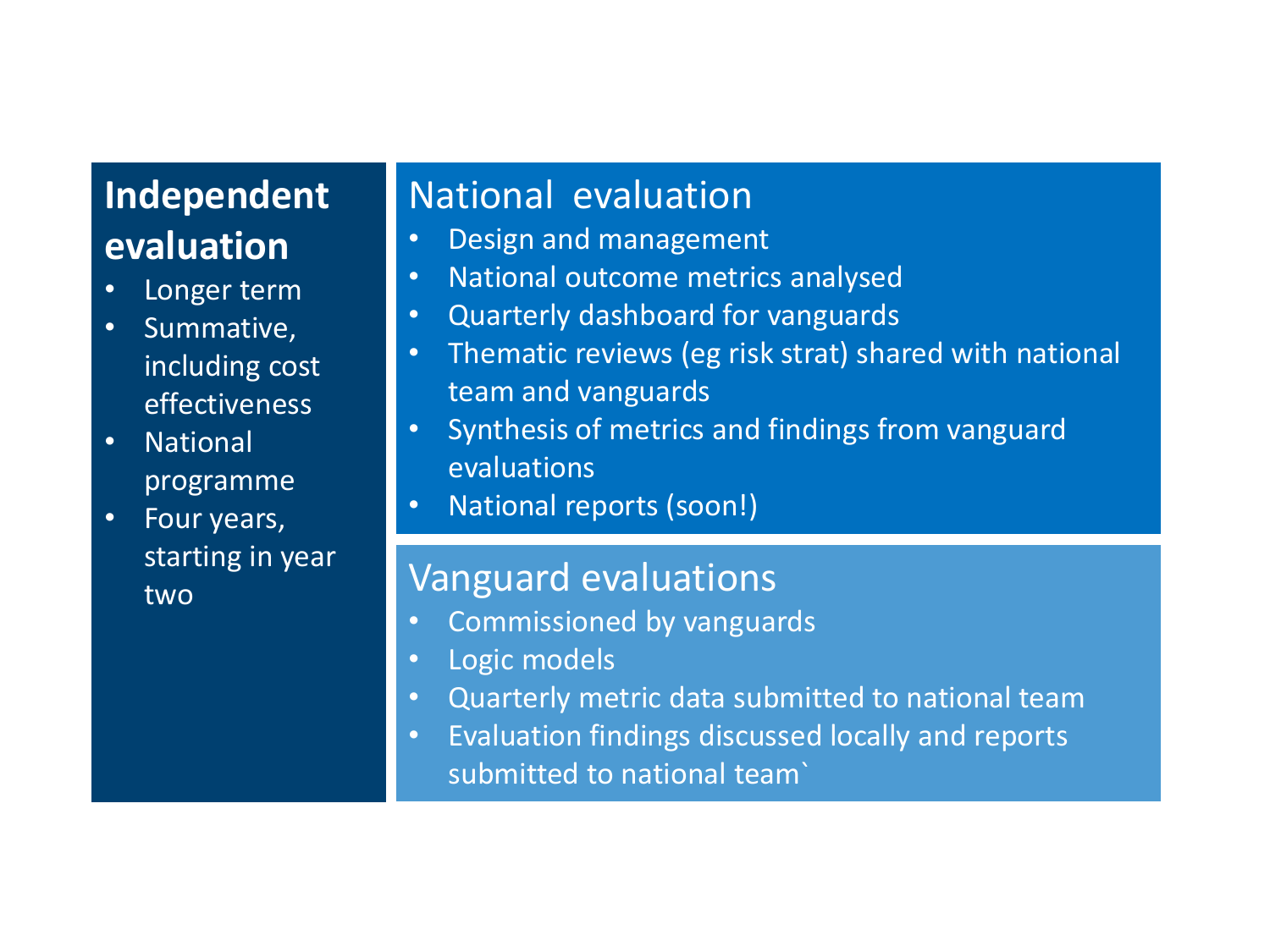**Facts and figures about vanguard evaluations**

40 evaluations

400 local metrics submitted quarterly

200+ evaluation reports

600+ evaluation findings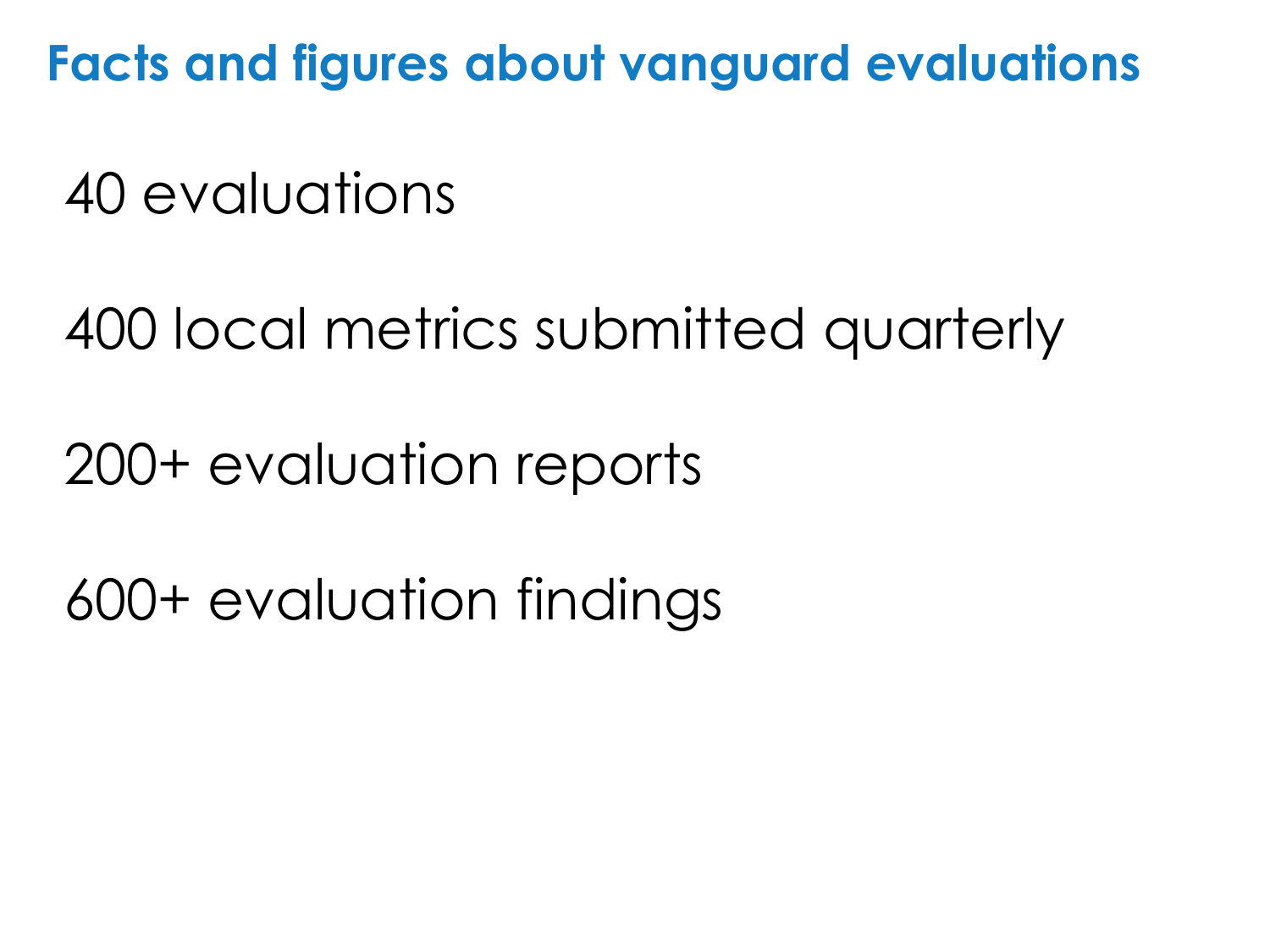## **How rapid evaluation results were used**

North East Hants and Farnham – half yearly evaluation symposiums with leaders, clinicians, patient reps, presenting and discussing emerging findings.

Morecambe Bay similar with different format.

Many vanguards published reports locally e.g. Sutton; Dudley; NEHF.

All vanguards fed back results to senior staff through the programme's quarterly review process.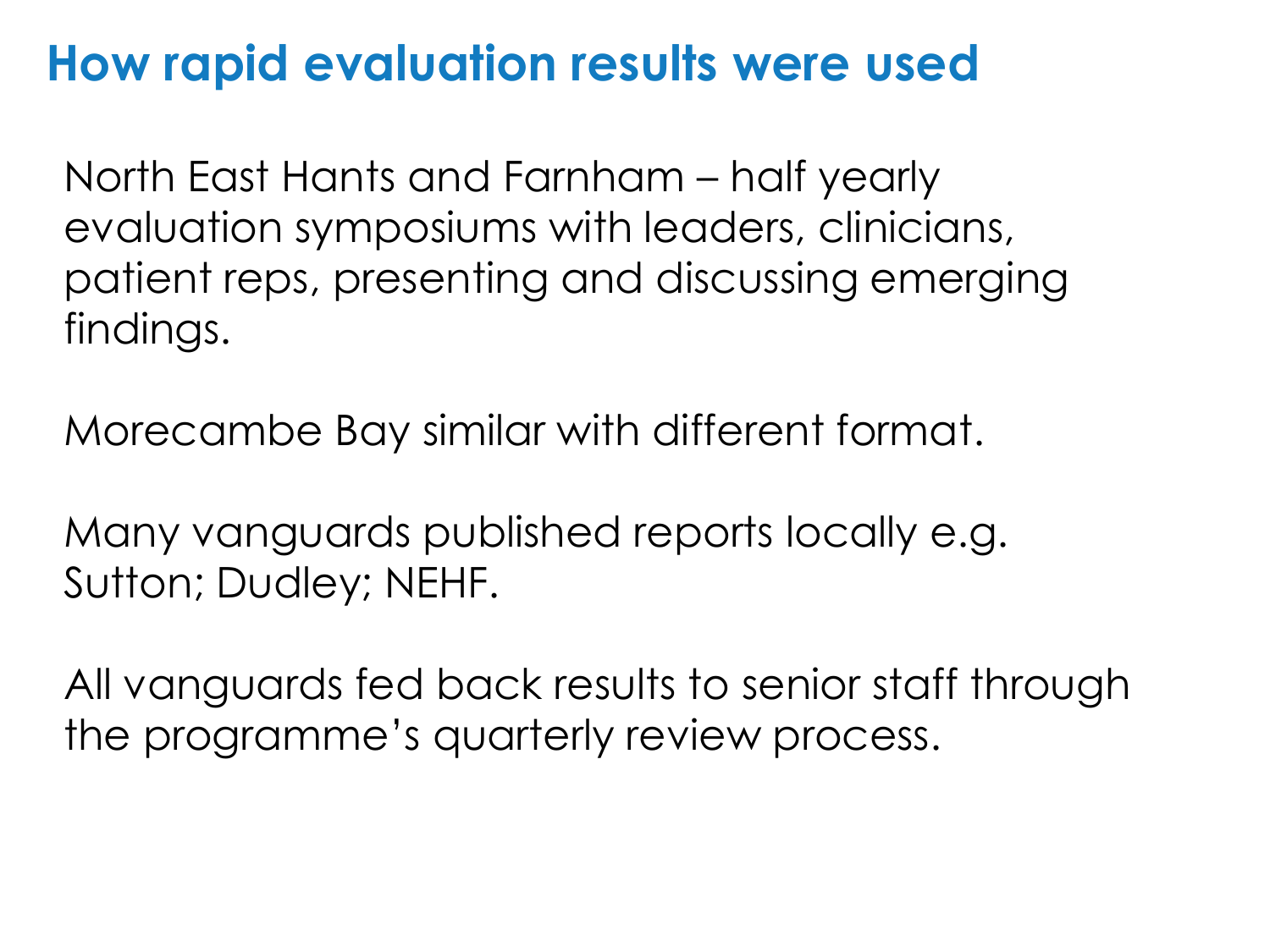## **Did rapid evaluation make a difference?**

**Northumberland**: Use of pharmacists in the acute home visiting service was stopped – no impacts on GP appointments or A&E activity, and patients preferred GP visits. Pharmacists within enhanced care teams, and newly qualified pharmacists within primary care were rolled-out following evaluation evidence.

**Mid Notts**: The evaluation for 'Call for care' indicated that approximately 30% of callers required some form of social care input so from March 2017 Call for care staff were co-located with the adult social care team one day a week.

**Connected Care**: The Single Point of Access clinical contact centre was discontinued following evaluation evidence.

**Dudley**: the Sense.ly 'self assessment' kiosk in GP clinics was discontinued due to slow uptake and not saving GP time.

**National programme** informed by feedback from national evaluation tam e.g. metrics on throughput, synthesised findings from local evaluations. Shaped thinking on health coaching and PAM.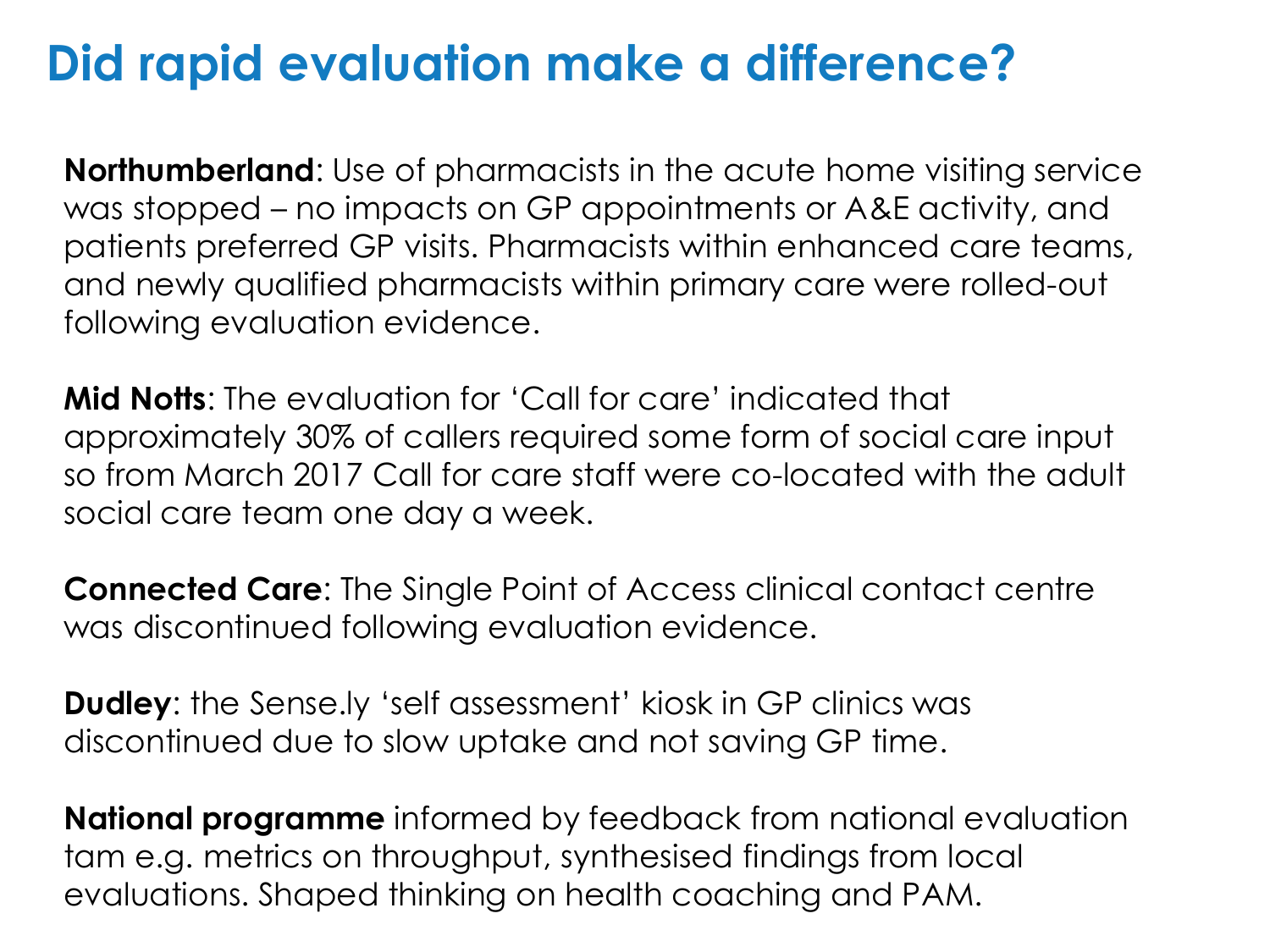**Conclusion 1: impact evaluation**

Quality of evidence on impact was poor

Most study designs flawed

Specialist expertise need

Robust studies came out too late to influence early cycles

Unless culture is right, can be the source of contention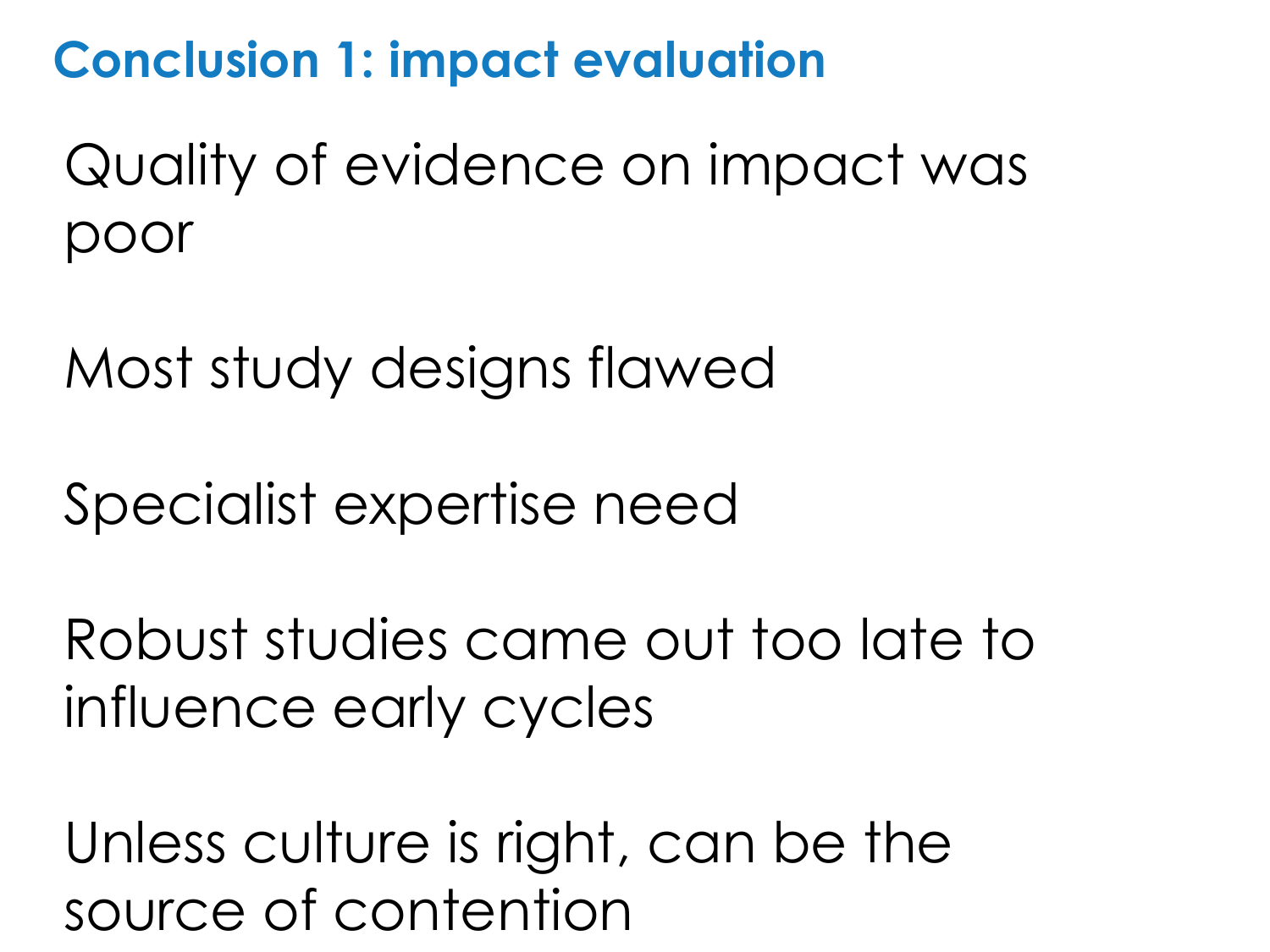# **Introduction of multidisciplinary team reduces emergency admissions by 25%**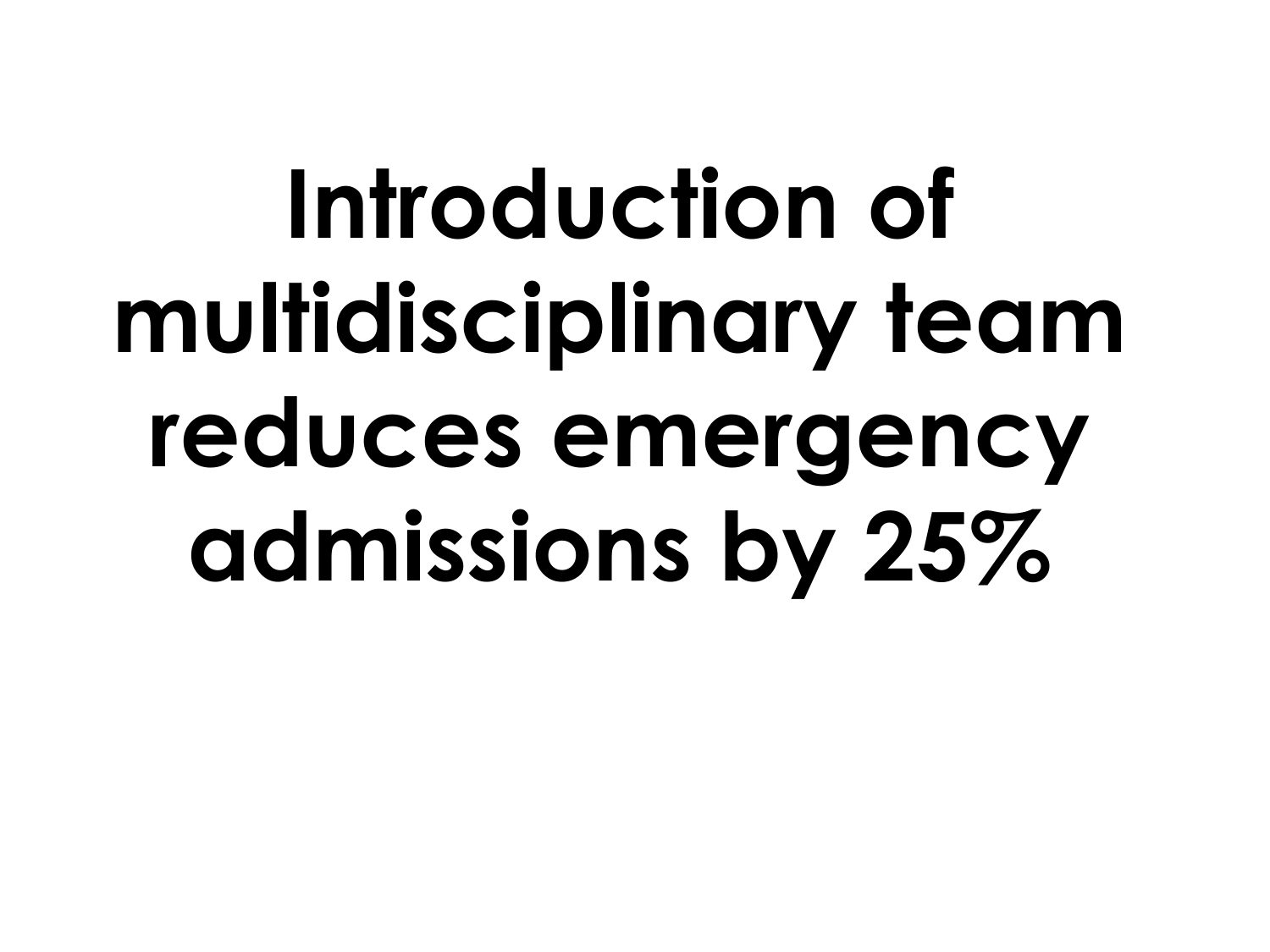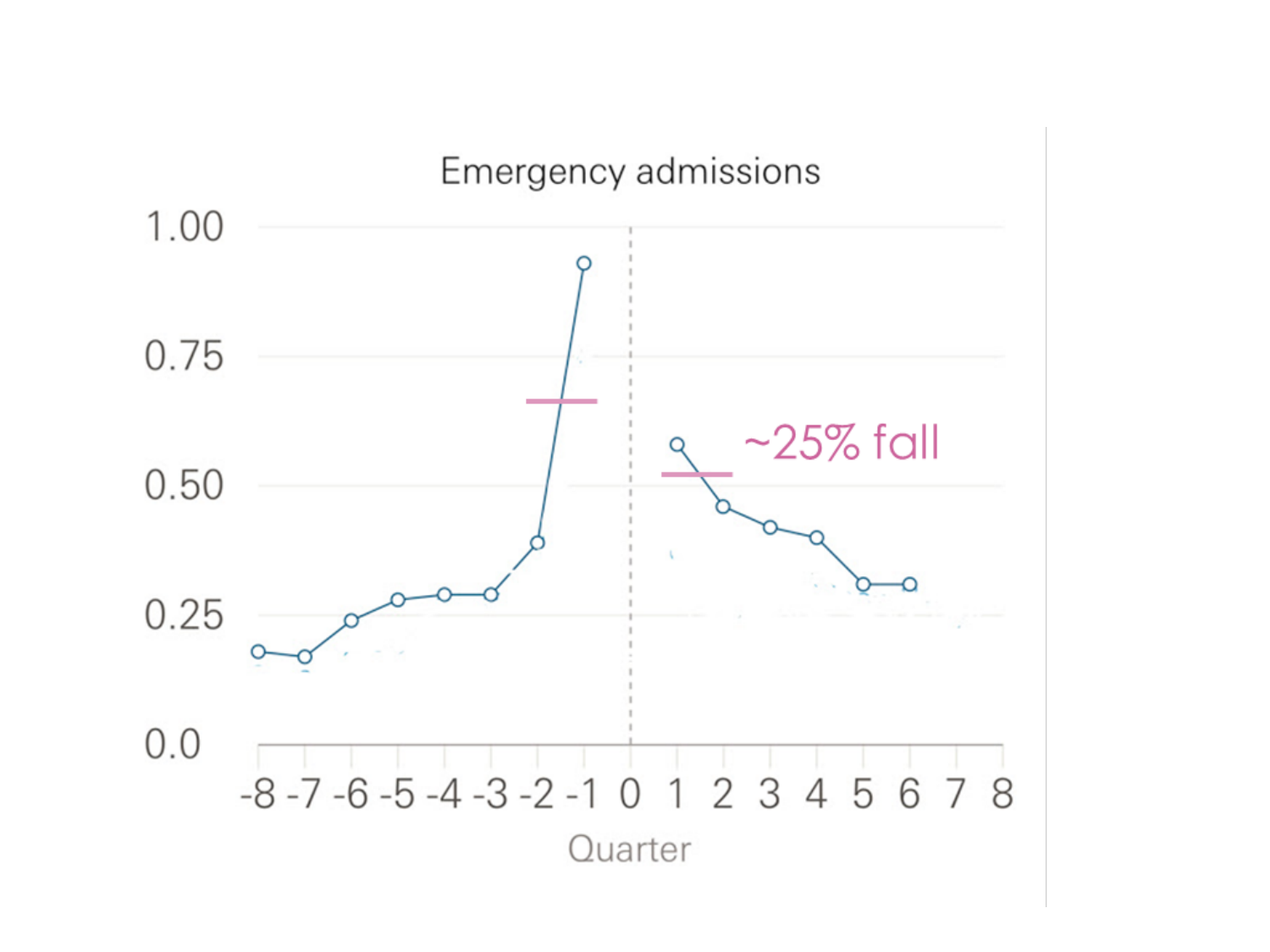## $\sim$  ICT patients  $\sim$  Matched control patients

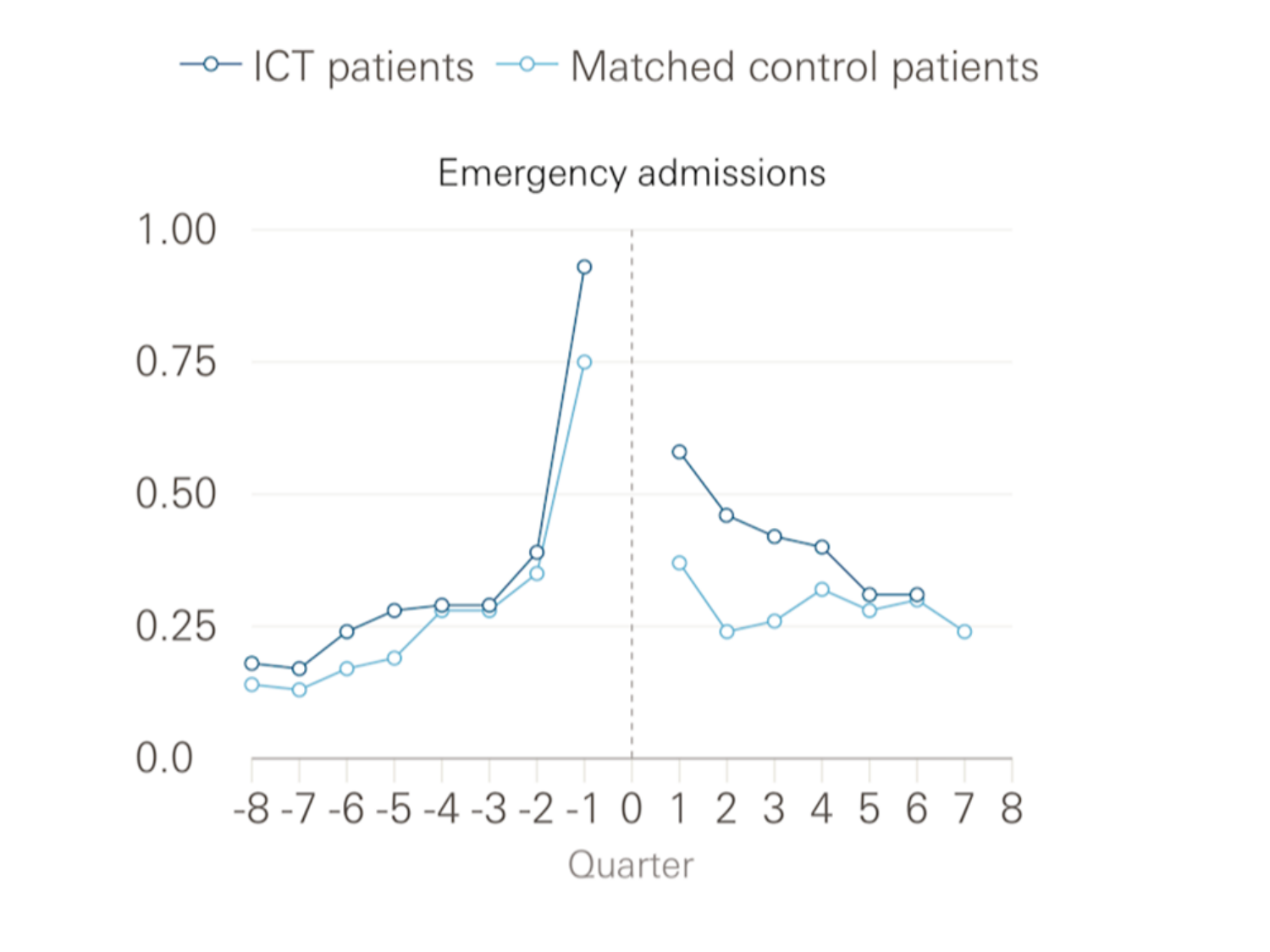## **Conclusion 2: data**

Over reliance on hospital utilisation data

Getting access to data led to delay

Patient experience data: variety of approaches to questions, how data collected and analysis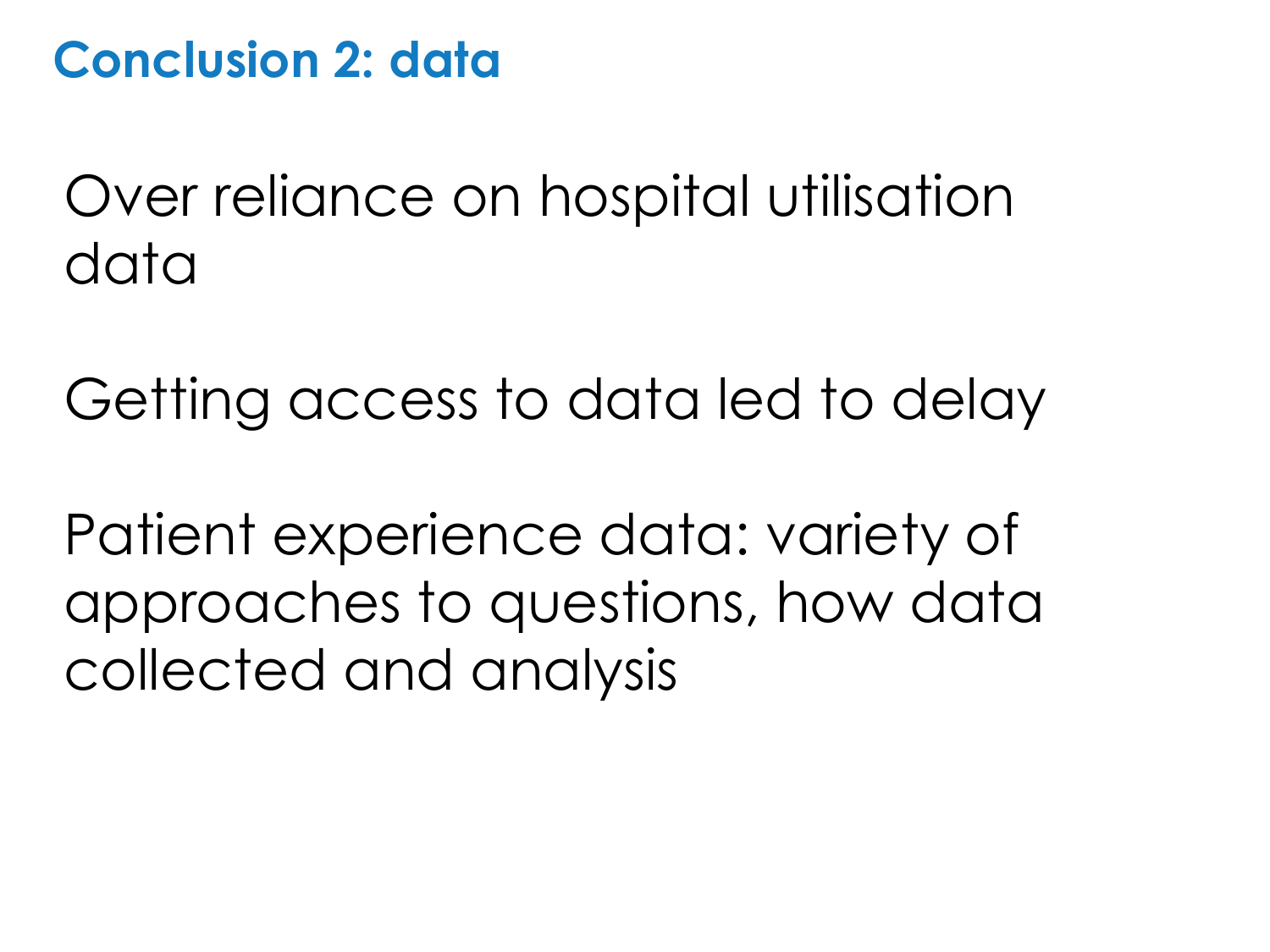**Conclusion 3: capability and culture**

Most successful when the vanguard culture was open and non-defensive

Most successful when evaluators combined consultancy skills, knowledge of evaluation and data